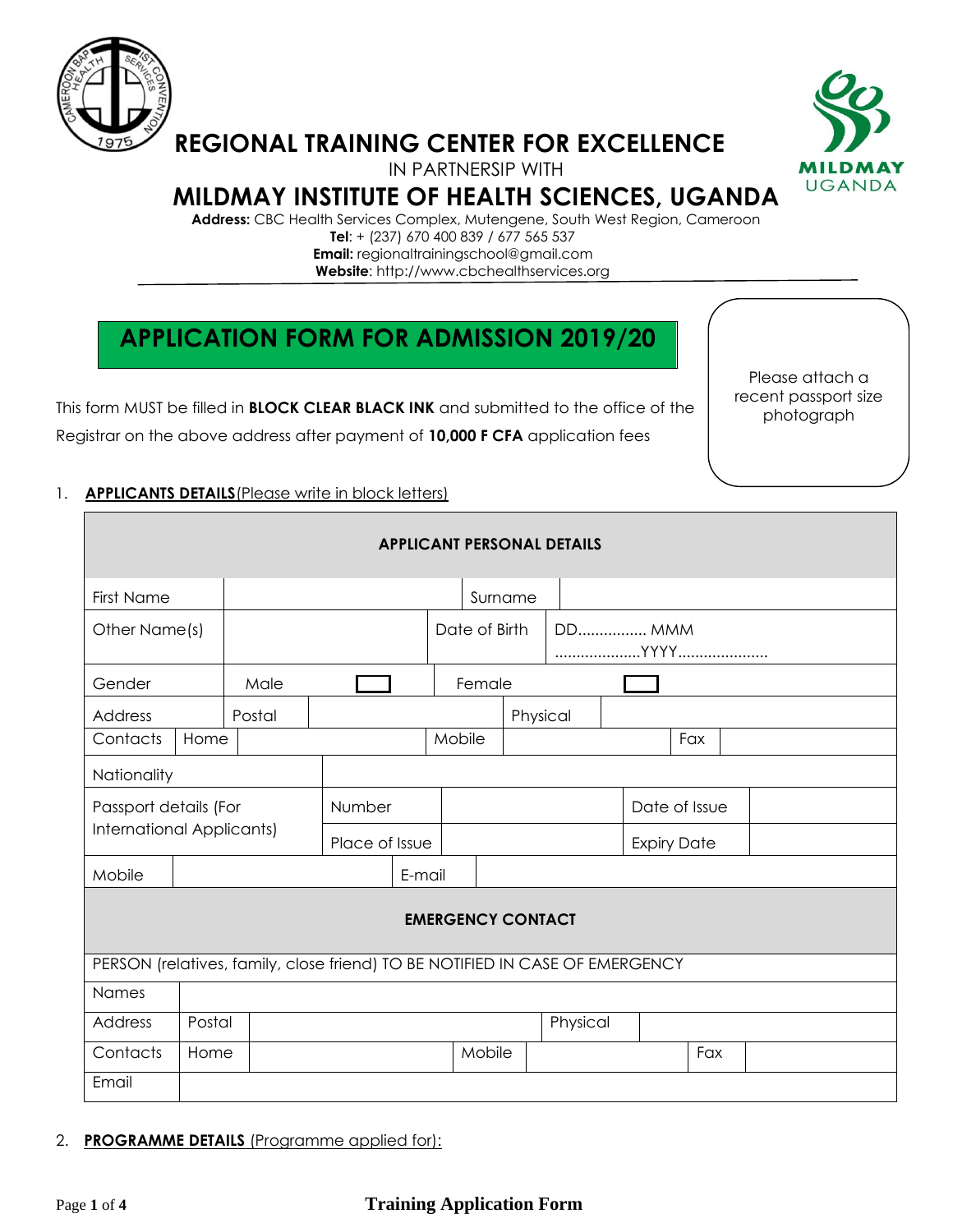| PROGRAMME e.g. Diploma in Paediatric Palliative Care (In BLOCK letters) |  |  |  |  |
|-------------------------------------------------------------------------|--|--|--|--|
| a) First Choice                                                         |  |  |  |  |
| b) Second Choice                                                        |  |  |  |  |
| c) Third Choice                                                         |  |  |  |  |

3. (a) BRIEFLY state your expectations from the programme.

- (i) ………………………………………………………………………………………………………………………...... (ii) ………………………………………………………………………………………………………………………….. (iii) ………………………………………………………………………………..………………………………………… (iv) …………………………………………………………………………………………………………………………. (b) How will you use the skills and knowledge acquired from the training? (i) …………………………………………………………………………………………………………..……………………
	- (ii) ……………………………………………………………………………………………………………..………………… (iii) ………………………………………………………………………………………………………………..………………

## 4. **EDUCATION BACKGROUND:**

## **(I) ADVANCED LEVEL (UACE) RESULTS**

| $\mathsf{A}$ | Name of School:      |  |                     |  |
|--------------|----------------------|--|---------------------|--|
|              | YEAR OF EXAMINATION: |  | <b>INDEX NUMBER</b> |  |
|              | <b>GRADE</b>         |  | <b>POINTS</b>       |  |

### **(II) ORDINARY LEVEL (UCE) RESULTS:**

| B <sub>1</sub> | <b>NAME OF SCHOOL:</b> |  |                      |  |
|----------------|------------------------|--|----------------------|--|
|                | YEAR OF EXAM:          |  | <b>INDEX NUMBER:</b> |  |
|                | <b>GRADE</b>           |  | <b>DIVISION</b>      |  |

*(Attach copies of A-Level and O-Level certificates or their equivalence for foreign Applicants)*

### **OTHER QUALIFICATIONS ATTAINED:**

| $C$ ] | <b>NAME OF INSTITUTION(S) ATTENDED</b> |  |             | <b>DATES</b> | <b>QUALIFICATION</b> |
|-------|----------------------------------------|--|-------------|--------------|----------------------|
|       |                                        |  | <b>FROM</b> | <b>TO</b>    | <b>OBTAINED</b>      |
|       |                                        |  |             |              |                      |
|       | $\alpha$                               |  |             |              |                      |
|       | b                                      |  |             |              |                      |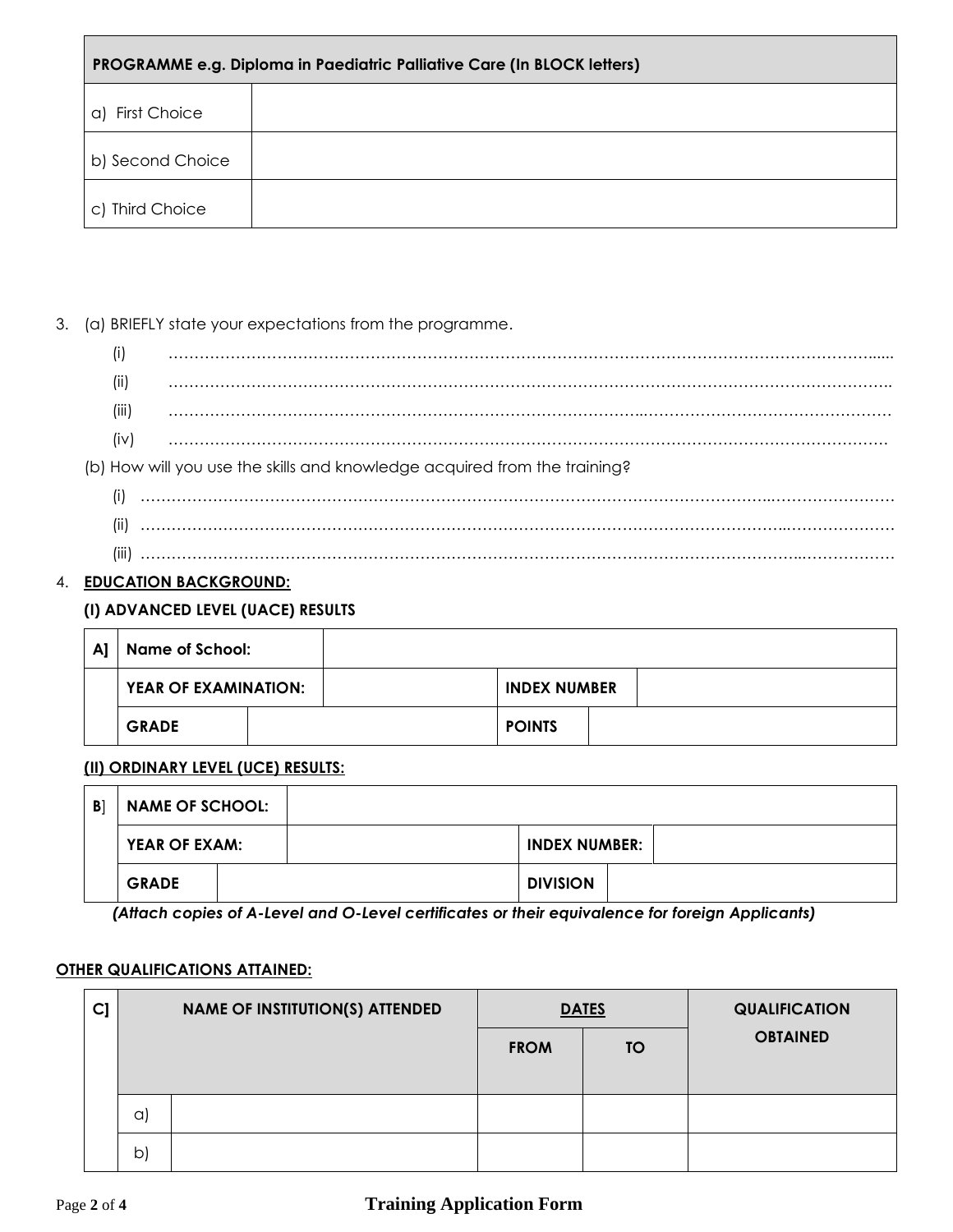#### **CONFERENCES/SEMINARS/WORKSHOPS ATTENDED IN THE LAST 5 YEARS**

| D) | SEMINAR/CONFERENCE ATTENDED |  | <b>YEAR</b> | <b>DURATION</b> | <b>TICK IF MUG</b><br><b>COURSE</b> |
|----|-----------------------------|--|-------------|-----------------|-------------------------------------|
|    | $\mathbf{A}$                |  |             |                 |                                     |
|    | B)                          |  |             |                 |                                     |
|    | $\mathsf{C}$                |  |             |                 |                                     |
|    | D)                          |  |             |                 |                                     |

*(Please attach photocopies of your Academic Testimonials)*

*NOTE: Academic documents from foreign countries in languages other than English should be translated in English and equated with UNEB standards.*

#### **5. WORK EXPERIENCE**(Begin with the most recent)

| S/N | Period |           | <b>Organisation</b> | <b>Position</b> | <b>Tasks Performed</b> |
|-----|--------|-----------|---------------------|-----------------|------------------------|
|     | From   | <b>To</b> |                     |                 |                        |
|     |        |           |                     |                 |                        |
|     |        |           |                     |                 |                        |
|     |        |           |                     |                 |                        |

#### 6. **ACADEMIC REFEREES** (Please indicate **two** academic referees with their day time contacts)

| S/N | <b>Title</b> | <b>Name</b> | Institution | <b>Contacts</b> | <b>Email Address</b> |
|-----|--------------|-------------|-------------|-----------------|----------------------|
|     |              |             |             |                 |                      |
|     |              |             |             |                 |                      |

#### **7. EMPLOYER RECOMMENDATION**

|                                            |                    | <u>I/We……………………………………………Nominate, Prof/Dr/Mr./Mrs./Miss/Ms………………………………………………</u>                     |
|--------------------------------------------|--------------------|------------------------------------------------------------------------------------------------------|
|                                            |                    | to attend the above-mentioned MUg programme. This includes allowing the staff time off to attend the |
| taught week and do the course assignments. |                    |                                                                                                      |
|                                            |                    |                                                                                                      |
|                                            |                    |                                                                                                      |
| Name of Authorizing officer                | <b>Designation</b> | Date and Official Stamp                                                                              |
|                                            |                    |                                                                                                      |
| 8. APPLICANT DECLARATION                   |                    |                                                                                                      |
|                                            |                    |                                                                                                      |